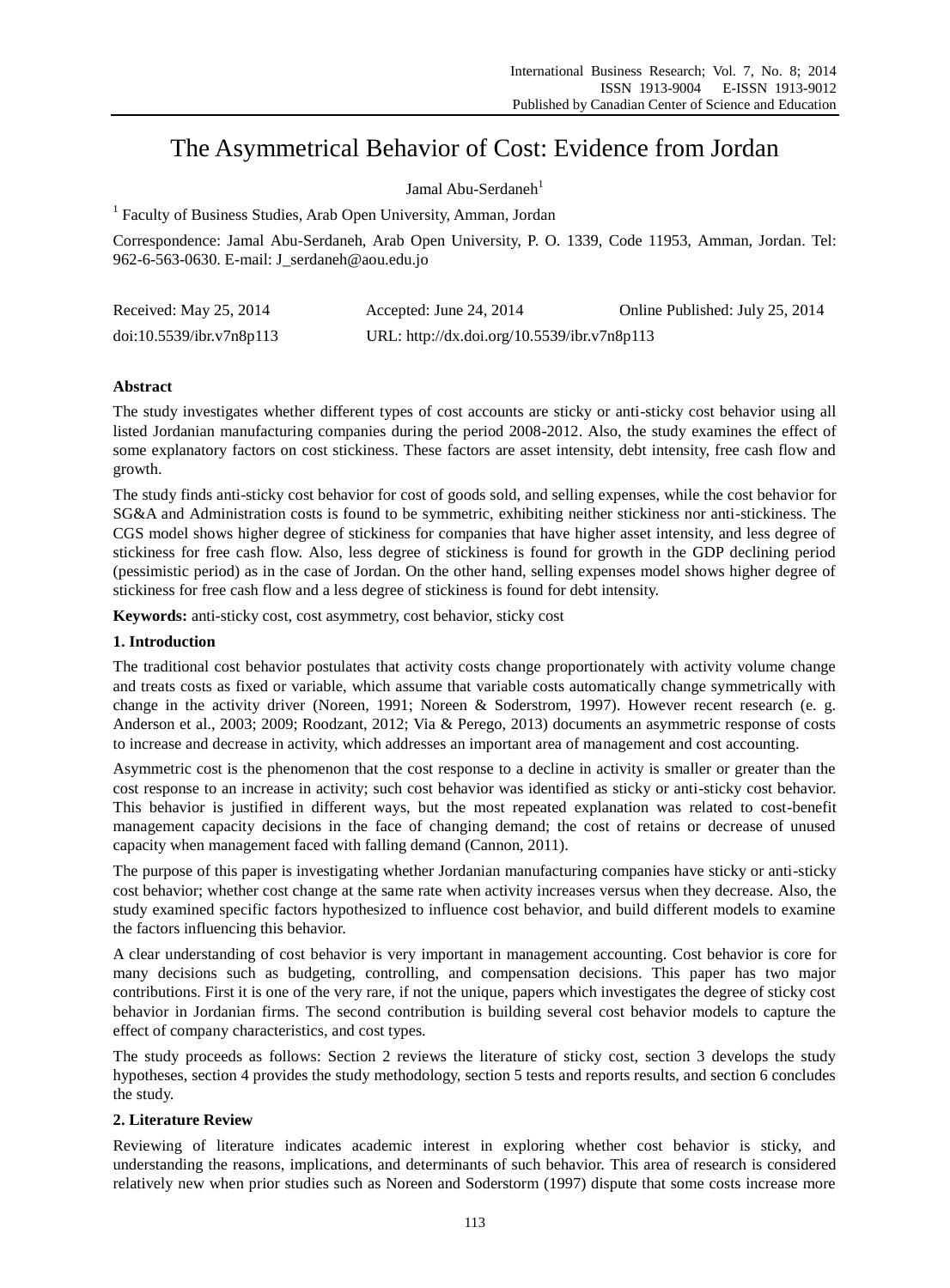rapidly with an activity increase than they decrease with an activity decrease, and which is considered a curious pattern from traditional cost model and they fail to find evidence of this behavior. This argument was consistent with assertions in the activity-based costing literature when Cooper and Kaplan (1998) found that managers tend to increase costs more than to decrease costs.

Anderson, Banker, and Janakiraman (2003) (henceforth ABJ) and many subsequent studies (e. g. Balakrishnan et al., 2004; Anderson et al., 2006; Chen et al., 2012; Via & Perego, 2013) provided evidence that costs behave asymmetrically in relation to firm activity. The earliest empirical study ABJ finds, for 7,629 US firms over 20 years, that selling, general and administrative (henceforth SG&A) costs increase on average 0.55% per 1% increase in sales but decrease only 0.35% per 1% decrease in sales. They label this type of cost behavior as "sticky". Also, after a decade Roodzant (2012) finds, for 39,738 US-listed firms over the recent 14 years, that US firms still exhibit significant asymmetrical SG&A cost behavior. Specifically, SG&A costs increase with 0.46 percent following a one percent increase in activity and decrease with 0.32 percent following a one percent decrease in activity.

He et al., (2010) find that Japanese firms also demonstrate sticky SG&A cost behavior similar to US firms. They find for 1802 firms over 25 years, that SG&A costs increased on average 0.59% per 1% increase in sales but fell only 0.45% per 1% decrease in sales. Calleja et al. (2006) observe cost stickiness on operating costs using samples of the U.S., U.K., French, and German firms. Specifically, they find that the stickiness on operating costs of French and German firms are stronger than the costs on the U.S. and U.K. firms.

Banker and Chen (2006) examining *cross-country* differences in the sticky behavior of operating expense; Using a sample 12,666 firms from 19 countries that are members of the Organization for Economic Co-operation and Development (OECD) during the period 1996-2005, they document that the degree of stickiness in operating expense varies significantly across firms in different countries. The study provides strong empirical support that labor market characteristics are important determinants of across-country variations in the degree of cost stickiness.

Rhee et al. (2012) examined the total costs including SG&A of Korean manufacturing industry. They used different models to find if cost stickiness is affected by controlling price effect by customer price index method, and without controlling price effect. Rhee et al. (2012) figure out that no notable difference in the magnitude of cost stickiness in each two conditions (controlled and uncontrolled price effect). Incorporation inflation in the sticky cost model by eliminating price effect take place in some prior literature (e.g., Balakrishnan & Gruca, 2008; ROODZANT, 2012). Meanwhile many other studies examined sticky cost without incorporation inflation effect (e.g., Chen et al., 2008; Sorros & Karagiorgos, 2013).

Sticky cost literature depicted that cost stickiness varies across different industries. Özkaya and Yükcü (2011) investigate whether SG&A Costs and Total Operating Costs are sticky for nonfinancial Turkish firms over 20 years. They find that the degree of stickiness of SG&A Costs is slightly higher for manufacturing firms than nonmanufacturing firms and the opposite is true for Total Operating Costs. On the other hand in banking sector, Porporato Werbin (2012) confirms the existence of sticky costs in the banks of Argentina, Brazil and Canada for 2004-2009. The study argued that total costs in this industry follow a sticky behavior because the magnitude of the increase associated with an increase in the volume of activity or revenues (0.60%, 0.82% and 0.94%) is larger than the magnitude of the fall associated with a decrease of the volume (0.38%, 0.48% and 0.55%). Also, sticky cost behavior proved in other sectors such as hospitals (e.g., Balakrishnan et al., 2007; Balakrishnan & Gruca, 2008), transportation industry (e.g., Cannon, 2011), and in other service sectors (e.g., Anderson, et al., 2004).

The justification of this behavior by ABJ as there is uncertainty about future demand and firms must incur adjustment costs to reduce or restore committed resources; managers may purposely delay reductions to committed resources until they are more certain about the permanence of a decline in demand (p. 3). Another justification for sticky cost behavior is based on managerial empire building; the manager tendencies to grow the firm beyond its optimal size or to maintain unutilized recourses with the purpose of increasing utility from status, power, and prestige (Masulis et al., 2007; Hope & Thomas, 2008; Chen et al., 2012).

However, it is not expected that all costs to be sticky in all circumstances. On the contrary, based on the economic foundations of cost stickiness, the degree of cost stickiness could vary systematically across different cost accounts, firms, industries and countries, including the possibility of no stickiness or anti-stickiness (Anderson et al., 2009). Anti-stickiness means that costs increase less for increases in sales than they decrease for decreases in sales (Weiss 2010).

(Anderson et al., 2009) find evidence of sticky SG&A costs in a larger, 27-year sample, the results are not robust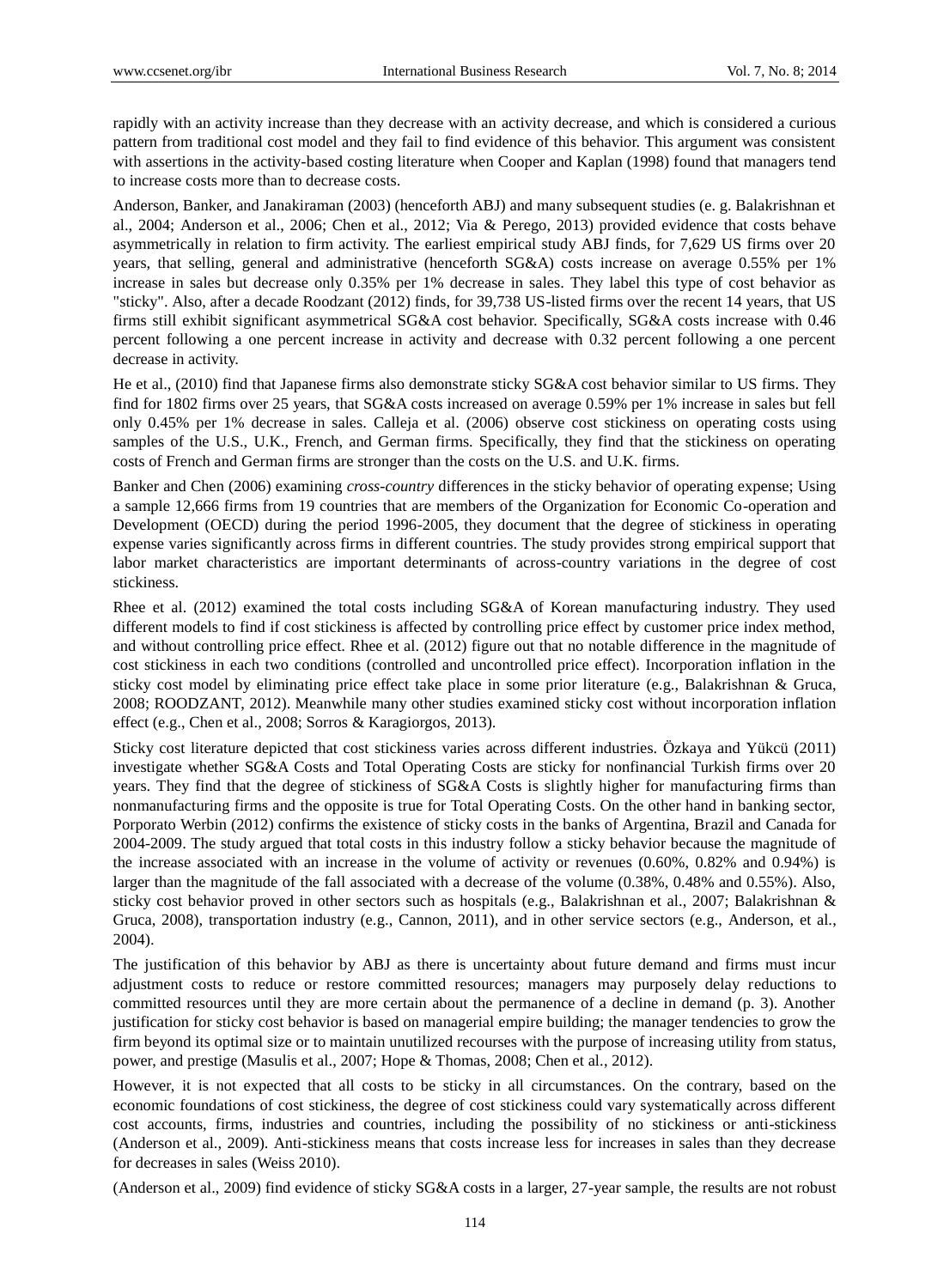for many important sub-samples. The sticky cost behavior for other types of costs that are also subject to managerial discretion (including: advertising, labor wages, headcount, research and development, and property, plant and equipment). They find no consistent mode of cost behavior; cost changes are almost equally likely to exhibit asymmetries of both the sticky and "anti-sticky". However, (Banker et al. 2011) argue that despite anti-sticky empirical evidence (e. g., Goux et al. 2001, Cooper and Haltiwanger 2006, Anderson et al., 2009) reinforces the expectation for costs to be sticky on average.

Adjusting committed resources is costly, due to adjustment costs such as hiring and firing costs for labor, or installation and disposal costs for machinery (Cooper & Haltiwanger 2006). This gives rise to a more complex dynamic relation between changes in costs and changes in sales, leading to patterns of cost stickiness and anti-stickiness.

Another important driver of sticky and anti-sticky cost behavior is managers' incentives when their compensation is linked to profit or stock prices that are related to reported profit (Banker et al. 2011). Agency issues may diminish or reinforce cost stickiness, depending on the circumstances (e.g., Chen et al. 2008, Kama & Weiss, 2013).

Many factors are hypothesized to influence cost stickiness, a more body of literature document the relationship between the degree of sticky cost behavior and corporate government (e.g., Calleja et al., 2006; Chen et al., 2008; 2012), another explanatory factors of stickiness associated with firm-specific characteristics such as asset intensity, employees intensity and debt intensity (e.g., Anderson et al., 2003, Banker, 2006; Chen et al., 2012; Via & Perego, 2013). Also, another literature examined the impact of country- specific characteristics such as growth , labor market, and regulations on the degree of sticky cost behavior (e.g., Banker & Chen, 2006; Dierynck & Renders, 2009; He et al., 2010; Banker et al., 2011; Chen et al., 2012), while other literature focused on the managerial incentives and empire building factors (e.g., Banker et al., 2011; Chen et al., 2012) to justify the effect of agency theory on the sticky cost behavior.

#### **3. Hypothesis Development**

Sticky cost behavior described as an asymmetric cost response to increases and decreases in activity. The predominant explanation for sticky costs is that management leaves capacity unchanged as demand falls (Cannon, 2011). Based on this argument, the first hypothesis is:

## *H1: Cost behavior is sticky on average; costs typically increase more for a one percent increase in activity than they decrease for an equivalent decrease in activity.*

Different cost accounts could lead to different results or at least to different degrees of stickiness. Several studies build on ABJ model and focusing on SG&A (e.g., Anderson et al. 2004; Banker et al., 2006; Anderson et al., 2009; Balakrishnan et al., 2010; Chen et al., 2012). Repeating SG&A costs in literature because such type of cost widely available for all types of firms, and its behavior can be meaningfully studied in relation to revenue activity because sales volume drivers many of the component of SG&A (Cooper & Kaplan, 1998). Another reason for selecting SG&A costs is its importance, since on average, the SG&A costs to total assets ratio is 27 percent, compared to the research and development to total asset ratio of 3 percent (Banker, et al., 2011).

However, other cost accounts applied in literature; for example (Anderson et al., 2009) examine advertising, salaries, headcount, research and development, and property, plant and equipment cost accounts; and found different degrees of stickiness. Subramaniam and Weidenmier (2003) examine the behavior of SG&A and cost of goods sold and find that both of two accounts reveal sticky behavior in average but the results are different by different industries. Via and Perego (2013) examined the cost of goods sold on the small and medium sized Italian companies, and a non-sticky behavior exhibited by this type of costs compared with labor costs.

Based on this argument, the second hypothesis is:

#### *H2: The degree of cost stickiness differs with different cost accounts.*

Several empirical studies have focused on firm factors that explain cost stickiness and explain why managers used to wait longer to adjust resources downward. For example, ABJ, Subramaniam and Weidenmier (2003), Calleja et al., (2006), and Via and Perego, (2013) examined different specific firm- based measures of intensity: assets intensity, employees intensity, debt financing intensity, and working capital intensity. Other research examined corporate governance characteristics (e.g., Calleja et al., 2003; 2006; Chen *et al.*, 2008; 2012), cost structure (Homburg & Nasev, 2008; Balakrishnan et al., 2010), technological constraints (Anderson & Lanen, 2007; Kama & Weis, 2010), conditional conservatism or good news or bad news factor (Ball & Shivakumar, 2005; Beaver & Ryan, 2005), industry (Subramaniam & Weidenmier, 2003; Anderson & Lanen, 2009; Via & Perego, (2013), agency theory and empire-building factors (Richardson, 2006; Chen et al., 2008; 2012), and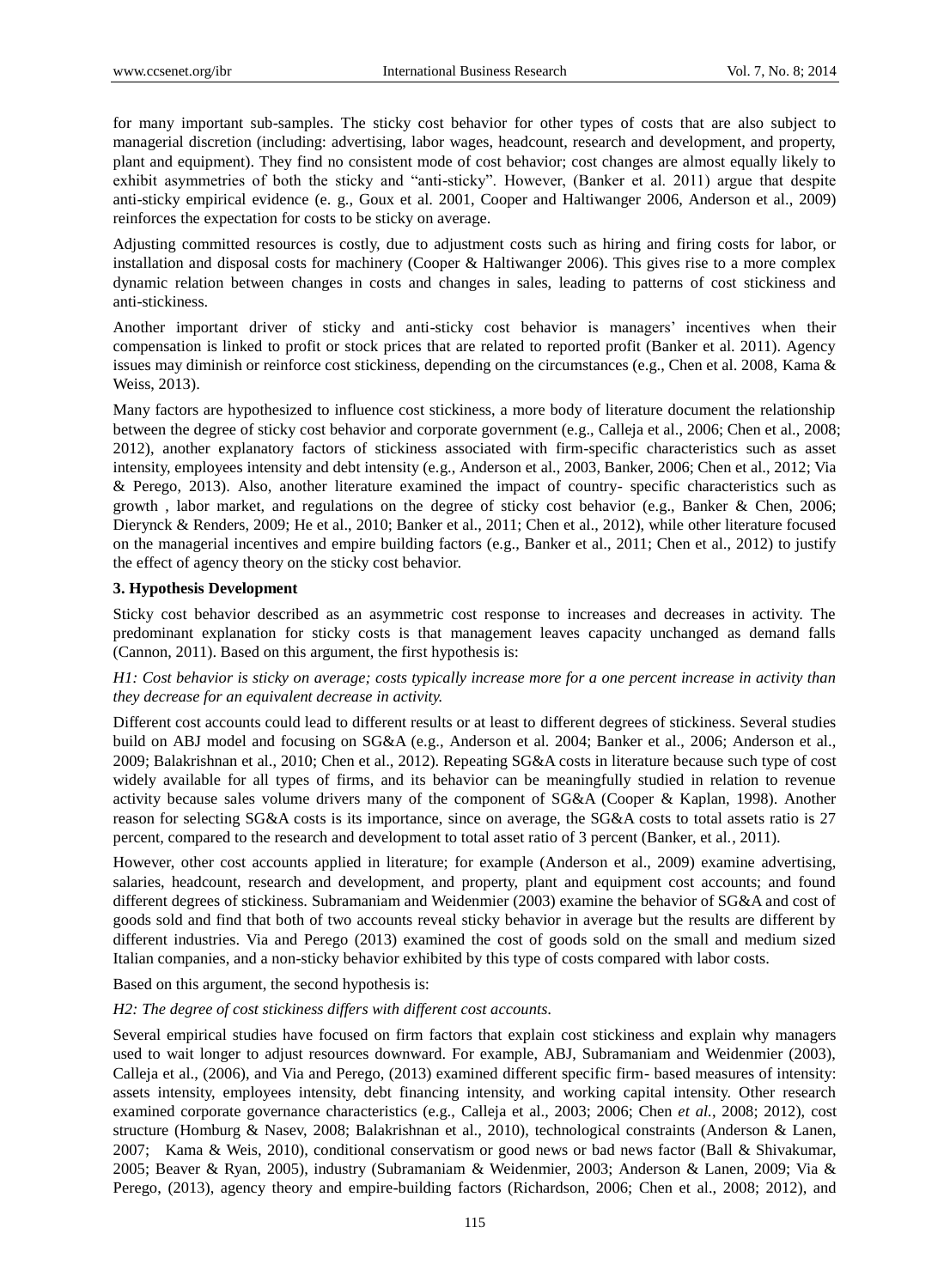growth (e.g., Banker & Chen, 2006; Dierynck & Renders, 2009; He et al., 2010; Banker et al., 2011; Chen et al., 2012).

In this study, four specific factors will be examined based on its importance in the literature and information availability, these factors are: asset intensity, debt intensity, managerial empire building, and growth. Industry factor not incorporated because the study sample applied on all manufacturing companies, which have similar cost structure.

Many studies tested the impact of asset intensity on cost stickiness. Sorros and Karagiorgos, (2013) argued that it is relatively easy to scale down purchased resources when demand drops, but disposing of assets is costly because the company must pay selling costs and lose firm-specific investments. ABJ and Via and Perego (2013) empirical results suggested that bigger firms in terms of assets intensity have a more sticky behavior. The justification of such relationship is linked with the costs faced retaining surplus resources compared to the costs for renegotiating the levels of resources.

based on this argument, the third hypothesis is:

#### *H3: Firm's asset intensity is positively associated with the degree of cost stickiness.*

Beside to asset intensity, some empirical studies tested debt intensity (e. g., Subramaniam & Weidenmier, 2003; Calleja *et al.,* 2006; Via & Perego, 2013), debt intensity appeared positive relationship with cost behavior. Calleja *et al.* (2006) conclude that firms with higher levels of debt exhibit no cost stickiness since managers are pushed by creditors to meet payments. Via and Perego, (2013) supported this argument, and revealed that manufacturing companies with a high level of debt tend to reduce SG&A costs.

#### based on this, the fourth hypothesis is:

#### *H4: Firm's debt intensity is negatively associated with cost stickiness.*

The cross- country differences in GDP growth patterns, and the differences of GDP from year to year in the same country lead to substantial differences in the cost behavior (Sorros & Karagiorgos, 2013). A significant relationship between GDP and cost behavior found in ABJ, Banker and Chen (2006), and He et al., (2010). But a contrary results found by Calleja *et al., (*2006). Managers are more likely to hold excess capacity in macroeconomic growth periods as a result of optimistic expectations (Banker et al., 2011 applied GDP growth as proxies for managers optimism and pessimism). Therefore, costs behavior will be more sticky with the higher the economic growth.

Based on this argument, the fifth hypothesis is:

#### *H5: GDP growth is positively associated with the degree of cost stickiness.*

Empire building, which refers to managers' tendencies to grow the firm beyond its optimal size or to maintain unutilized resources with the purpose of increasing personal utility from status, power, compensation, and prestige (Chen et al., 2012). Such behavior will result in greater cost stickiness. This implies a positive relation between the agency problem and the degree of cost stickiness. Chen et al. (2008) and Banker et al., (2011) find a positive association between empire-building behavior and the degree of cost stickiness. They argue that managers empire-building behavior more reluctant to reduce resources at their disposal when sales decline, and more willing to increase resources at their disposal when sales increase

Free cash flow (FCF) is a commonly used proxy for the agency problem and the resulting empire building incentives (Richardson 2006; Masulis et al., 2007; Chen et al., 2008; 2012; Banker et al., 2011). Jensen (1986) proposed that managers with high levels of FCF are likely to invest it in operations or negative net present value projects instead of paying it out to shareholders in order to increase perquisites consumption. Chen et al., (2012, p. 256) proposed that when FCF is high, managers have greater opportunity for overinvesting in operational costs in response to an increase in output demand and delaying the cutting costs in response to a decrease in output demand, leading to greater cost stickiness. By contrast, when FCF is low, managers have less opportunity for empire building and they are more likely to reduce costs in response to demand decreases in order to avoid negative career consequences.

Based on this argument, the sixth hypothesis is:

*H6: Firm's free cash flow is positively associated with the degree of cost stickiness.*

#### **4. Study Methodology**

#### *4.1 Study Sample and Data*

The study has obtained data on different cost accounts (SG&A, cost of goods sold, selling expenses,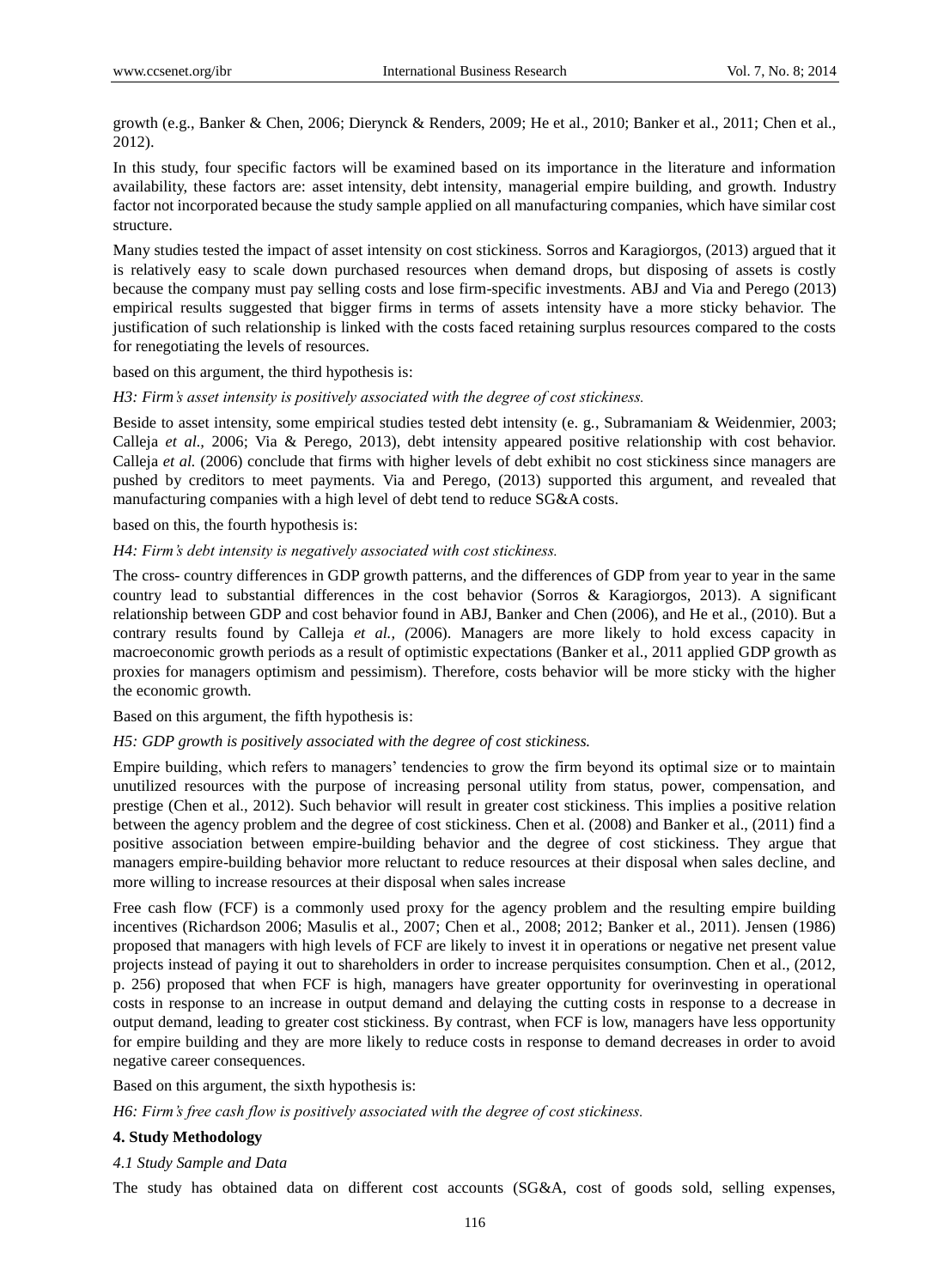Administration expenses), sales revenues, and other required data from the annual reports of all manufacturing companies listed at Amman Stock Exchange for five years (2008-2012).

The following criteria applied to screen data, such criteria followed by many prior literature (e. g., ABJ, 2003; Anderson et al. 2009): (1) Delete observations that are missing data. (2)Eliminate those extreme observations where the value of any variables is in the upper or lower 0.5%. The total number of companies that comply with the criteria is 62.

In this study all firms belonging to the non-manufacturing industry; trading and service firms are not considered because of their different cost structure and business approach.

#### *4.2 Study Models*

Many of empirical studies measured cost stickiness using the sticky cost regression model of ABJ (e. g., Balakrishnan et al., 2004; Anderson et al., 2006; Chen et al., 2012; Via & Perego, 2013). The same model will be applied in this study in different forms to test the study hypotheses.

To test the first hypothesis, different cost types are applied (SG&A, cost of goods sold, selling expenses, Administration expenses), but SG&A was repeated in the literature because such type of cost is widely available for all types of firms and its important and significant effect compared with other cost accounts.

## *Model 1:*

Log [SG&A<sub>it</sub>/SG&A<sub>it-1</sub>] =  $\beta$ 0 +  $\beta$ 1 \* Log [Sales<sub>it</sub>/Sales<sub>it-1</sub>] +  $\beta$ 2 \* DD<sub>t</sub> \* Log [Sales<sub>it</sub>/Sales<sub>it-1</sub>] +  $\varepsilon$ <sub>it</sub> (1)

Where SG&A<sub>i,t</sub> and Sales<sub>i,t</sub> are selling, general, and administrative costs and sales revenue respectively, for firm i at year t. Decrease Dummy (DD<sub>t</sub>) takes the value of one when sales revenues in year t are less than those in year t-1 and zero otherwise. Coefficient B1 measures the percentage increase in SG&A costs with a 1 percent increase in sales revenue. Because the value of DD is one when revenue decreases, the sum of the coefficients (B1 + B2) measures the percentage decrease in SG&A costs with a 1 percent decrease in sales revenue. A significantly positive coefficient B1 and a significantly negative coefficient B2 would be consistent with cost stickiness.

To test the second hypothesis, the previous model will be applied but with different cost accounts. The model will be repeated to examine other cost accounts. These cost accounts available for all study sample as a requirement of Jordan Securities Commission.

To test the remaining hypothesis (H3-H6) related to the four factors affecting sticky cost, model one is expanded as the following:

## *Model 2:*

Log [SG&A<sub>it</sub>/SG&A<sub>it</sub>-1] =  $\beta 0$  +  $\beta 1$  \* Log [Sales<sub>it</sub>/Sales<sub>it-1</sub>] +  $\beta 2$  \* DD<sub>t</sub> \* Log [Sales<sub>i, 1</sub>/Sales<sub>i, t-1</sub>] +  $\beta 3$  \* DD<sub>t</sub> \* Log [Sales<sub>i, 1</sub>/Sales<sub>i, 1</sub>.1] \* Log [Asset<sub>i,t</sub>/Sales<sub>i,t</sub>] +  $\beta$ 4 \* DD<sub>t</sub> \* Log [Sales<sub>i, 1</sub>/Sales<sub>i,t-1</sub>] \* Log [Debt<sub>i,t</sub>/Sales<sub>i,t</sub>]  $+\beta 5 * DD_t * Log [Sales_{i, k} / Sales_{i, t} ] * Log [FCF_{i, t} / Sales_{i, t}] + \beta 6 * DD_t * Log [Sales_{i, k} / Sales_{i, t} ] * GDP$  (2)

where Log  $[Ass_{i,t}/Sales_{i,t}]$  is used to measure asset intensity, Log  $[Debt_{i,t}/Sales_{i,t}]$  is used to measure total debt intensity, Log  $[FCF_{i,t} / Sales_{i,t}]$  is used to measured free cash flow as a proxy for empire building incentives, and GDP is used as a proxy to measure growth rate.

All variables in the model (except growth) are log-transformed to obtain a better normal distribution and enhance economic interpretation.

#### **5. Tests and Results**

#### *5.1 Descriptive Statistics*

Table 1 provides descriptive analysis on all study variables to explore basic data and characteristics of Jordanian manufacturing companies. Bad performance is characterizing the targeted companies during the period of study; the GDP growth variable showed dramatic decline from 8% on 2007 to 2.3% on 2010 and improved to 2.8% on 2012. Also, the collected data showed that about one third of observations with negative operating cash flow with 3% average free cash flow of sales, while average of asset to sales and debt to sales was around 250% and 100% respectively, which reflect high debt percentage and low asset utilization. This conclusion can be supported from profitability indicators which showed that about one third of companies achieved losses and the profitability ratio average is around -3 %. The decrease dummy variable is repeated as value one (the value of one when sales revenues in year t are less than those in year t-1) in about half of observations.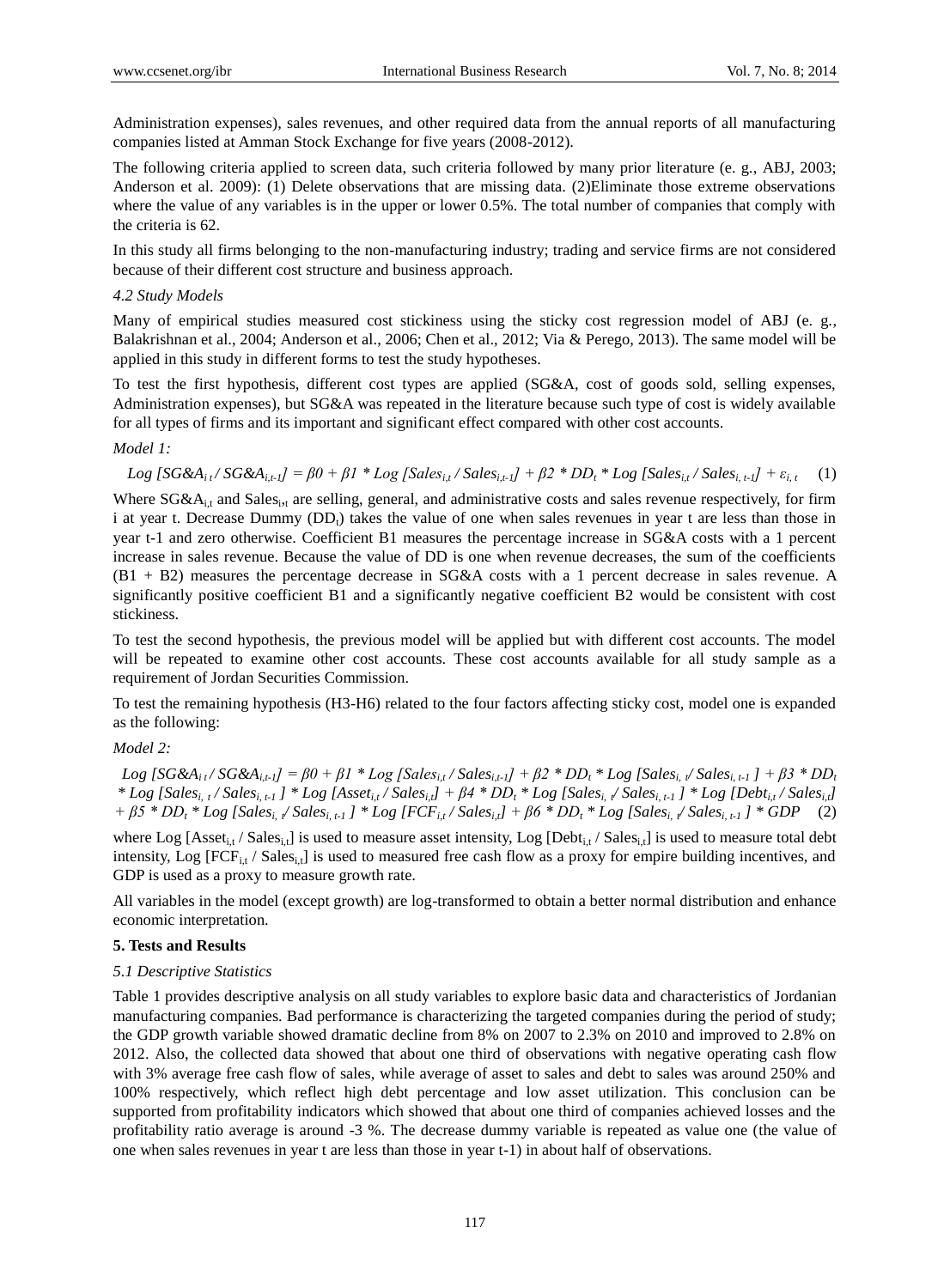|                           | Minimum   | Maximum       | Mean          | Std. Deviation |
|---------------------------|-----------|---------------|---------------|----------------|
| <b>FCF/Sales</b>          | (1.34)    | 0.83          | 0.03          | 0.27           |
| asset/Sales               | 0.14      | 19.49         | 2.54          | 2.80           |
| debt/Sales                | 0.04      | 16.89         | 1.02          | 2.00           |
| total assets              | 277 285   | 1 008 039 000 | 46 829 595    | 125 565 268    |
| total liability           | 23 699    | 231 388 000   | 15 720 318    | 33 984 734     |
| total sales               | 56 112    | 846 891 895   | 33 065 902    | 99 469 861     |
| cost of goods sold        | 65 939    | 483 739 864   | 21 314 683    | 55 869 124     |
| general and adm. expenses | 61 49 6   | 31 050 203    | 1 377 918     | 3 807 630      |
| selling expenses          | 2857      | 15 504 000    | 1 320 277     | 2 770 652      |
| Operating expenses        | 70 771    | 36 540 000    | 2 698 195     | 5 873 469      |
| GDP (Growth)              | 2.31%     | 8.18%         | 4.77%         | 2.56%          |
| cash flow                 | (3931429) | 252 489 000   | 6 2 6 3 9 2 8 | 30 227 934     |
| Free Cash Flow            | (5421663) | 194 166 750   | 4 160 526     | 21 581 730     |

#### Table 1. Descriptive analysis

#### *5.2 Hypotheses Testing*

Specific assumptions must be met when undertaking regression statistical analysis. For all models that the study estimate, multicollinearity diagnostic tests are conducted. The Variances Inflation Factor (VIF) is lower than 10 and the tolerance statistic is higher than 0.1for all variables, which indicate that the independent variables are not highly correlated according to Myers (1990) and Field (2001).

Also, standardized residuals examined to test linearity and Durbin-Watson is examined to test independent error, the results showed that 95% of the cases have standardized residuals within -2 and +2, and the correlation between errors varies between 0 and 4.

The results of two models for all cost types (SG&A, Cost of Goods Sold, Selling, Administration) are presented in Table 2. A direct comparison between different cost types showing different results, proves the second hypothesis "The degree of cost stickiness differs with different cost accounts". All values obtained for B1 in model 1 and model 2 reveals a significant positive coefficient, the SG&A costs increase by 0.357% for 1% increase in sales, the cost of goods sold (CGS) increased by 0.741% for 1% increase in sales, the selling costs increased by 0.517% for 1% increase in sales, the administration costs increased by 0.236% for 1% increase in sales.

Because the value of decrease dummy (DD) is one when sales decrease; the sum of coefficient (B1+B2) measure the percentage decrease in cost type with 1% decrease in sale. A significantly positive coefficient B1 and a significantly negative coefficient B2 would be consistent with sticky cost behavior, while a significantly positive coefficient for both B1 and B2 would be consistent with anti-sticky cost behavior "for a 1% revenue decrease other type of cost decline more than they increase for a growth in revenue of 1%" (Via & Perego, 2013, p. 18). The model 1 results present that B2 for SG&A and Administration costs are not significant at 10%, and positively significant for CGS and selling expenses at 1% and 5% respectively. Accordingly, a non-sticky or anti-sticky behavior exhibited by CGS and selling expenses, the CGS decreased by 0.923% for 1% decrease in sales, the selling costs decreased by 0.84% for 1% decrease in sales.

The anti-sticky behavior of CGS and selling expenses does not agree with the first hypothesis "Cost behavior is sticky on average ", since CGS and selling expenses increase 0.741% and 0.517% respectively for 1% increase in sale and decrease 0.923% and 0.84% for 1% decrease in sale. This result align with (Balakrishnan et al., 2004; 2010; Weiss 2010; Via & Perego, 2013) results. They found that some types of costs (especially CGS) are anti-sticky on average.

Banker et al. (2010) defend anti-stickiness behavior and connect with economic expectations, they argue that cost stickiness is estimated to be found when the expectations for the future are optimistic, but anti-stickiness when the expectations for the future are pessimistic. This argument can be applied on Jordan case, since the country is facing dramatic decline in the GDP, and the industrial companies appeared to have bad profitability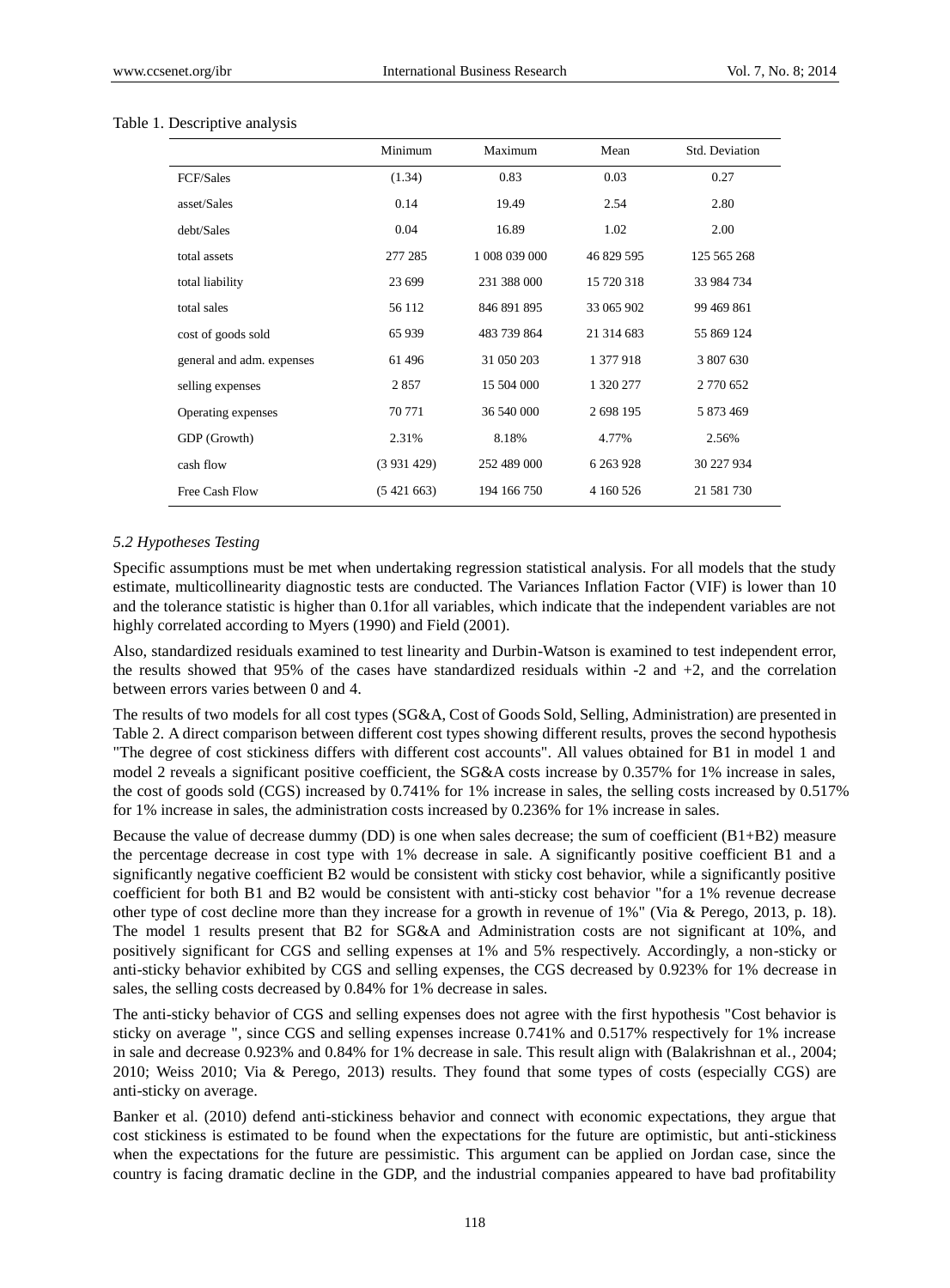and operating cash flow performance.

Table 2 also presents also the coefficients of the other explanatory variables. The models 1 and 2 results present that the coefficients of most explanatory variables for SG&A and Administration costs are not significant at 10%, and for this reason, the study considerations will be limited to other types of costs. No significant results in most of explanatory variables especially in B2 are repeated in some prior literatures such as (Via & Perego, 2013) and in four countries of Banker et al. (2011) study (UK, Brazil, Sweden, and South Africa).

The CGS results show a significant and negative association for **asset intensity** (-0.168 at 10%). However a significant and positive sign is associated to the Growth (4.371 at 1%) and free cash flow (0.094 at 10%). On the other hand, different results appeared with selling costs; a significant and negative association for free cash flow (-2.31 at 5%) and a significant and positive sign is associated to the debt intensity (0.93 at 5%)

The asset intensity results agree with several studies that examined this factor and found that the degree of stickiness in costs is in fact higher for companies that have higher asset intensity, which means that high levels of assets intensity increase the stickiness of CGS (e.g., ABJ, 2003; Subramaniam & Weidenmier, 2003; Banker et. al., 2011, Via & Perego, 2013). Therefore, the third hypothesis which postulates the positive association between asset intensity and the degree of cost stickiness is correct for CGS type.

Also, the fourth hypothesis assumed that a positive relationship between debt intensity and cost behavior is correct for selling expenses. Table 2 presents a positive and significant association (0.793 at 5%) for debt intensity. This result is similar to Calleja et al. (2006) and Via and Perego, (2013) results, and proved empirically that the high level of debt tend to reduce costs.

The results of growth variable (the fifth hypothesis) shows that there is a significant and positive association (4.371 at 1%) with CGS behavior. This result agrees with prior literature results; as Banker et al. (2011) who have argued that cost behavior will be more sticky in macroeconomic growth periods because managers will have more optimistic expectations, and so more likely to hold excess capacity. In this study case, the Jordan macroeconomic faces dramatic decline (the GDP decreases from 8% to 2.5%) and the manufacturing company achieved bad performance as mentioned earlier. Therefore, the growth variable effect should present less sticky behavior.

The results of FCF variable (the sixth hypothesis) which used as a proxy for the empire building appeared negative and significant association for selling expenses (-0.396 at 5%), while the CGS shows positive and significant association (0.094 at 10%). This difference in the sign of significant association is justified in the literature (Masulis et al., 2007; Chen et al., 2008; 2012; Banker et al., 2011). First, managers empire-building behavior are more reluctant to reduce resources at their disposal when sales decline, and more willing to increase resources at their disposal when sales increase (FCF is positively associated with the degree of cost stickiness). Second, managers are more likely to reduce costs in response to demand decreases in order to avoid negative career consequences (FCF is positively associated with the degree of cost anti-stickiness). The poor operating cash flow during the study period justifies the second view point for CGS, whereas the sticky cost behavior in selling expenses reflects the managers' ambition to improve performance through selling and advertising activities.

|                | SG&A costs  |              |             | Cost of Goods Sold |             | Selling costs |        |      | Administration costs |         |     |  |
|----------------|-------------|--------------|-------------|--------------------|-------------|---------------|--------|------|----------------------|---------|-----|--|
| Model 1        |             |              |             |                    |             |               |        |      |                      |         |     |  |
|                | Coefficient | t-test       | Coefficient | t-test             |             | Coefficient   | t-test |      | Coefficient          | t-test  |     |  |
| B <sub>0</sub> | 0.008       | 0.753        | 0.015       | 2.339              | $\pm\, \pm$ | 0.014         | 0.669  |      | 0.007                | 0.614   |     |  |
| B1             | 0.357       | ***<br>7.042 | 0.741       | 25.13              | ***         | 0.517         | 5.55   | ***  | 0.236                | 4.717   | *** |  |
| B <sub>2</sub> | 0.048       | 0.633        | 0.182       | 4.134              | ***         | 0.323         | 2.323  | $**$ | $-0.055$             | $-0.73$ |     |  |
| R <sub>2</sub> |             | 0.367        |             | 0.893              |             |               | 0.365  |      |                      | 0.146   |     |  |
| F              |             | 75.461       |             | 1074.987           |             |               | 74.816 |      |                      | 22.968  |     |  |

Table 2. Results of regression models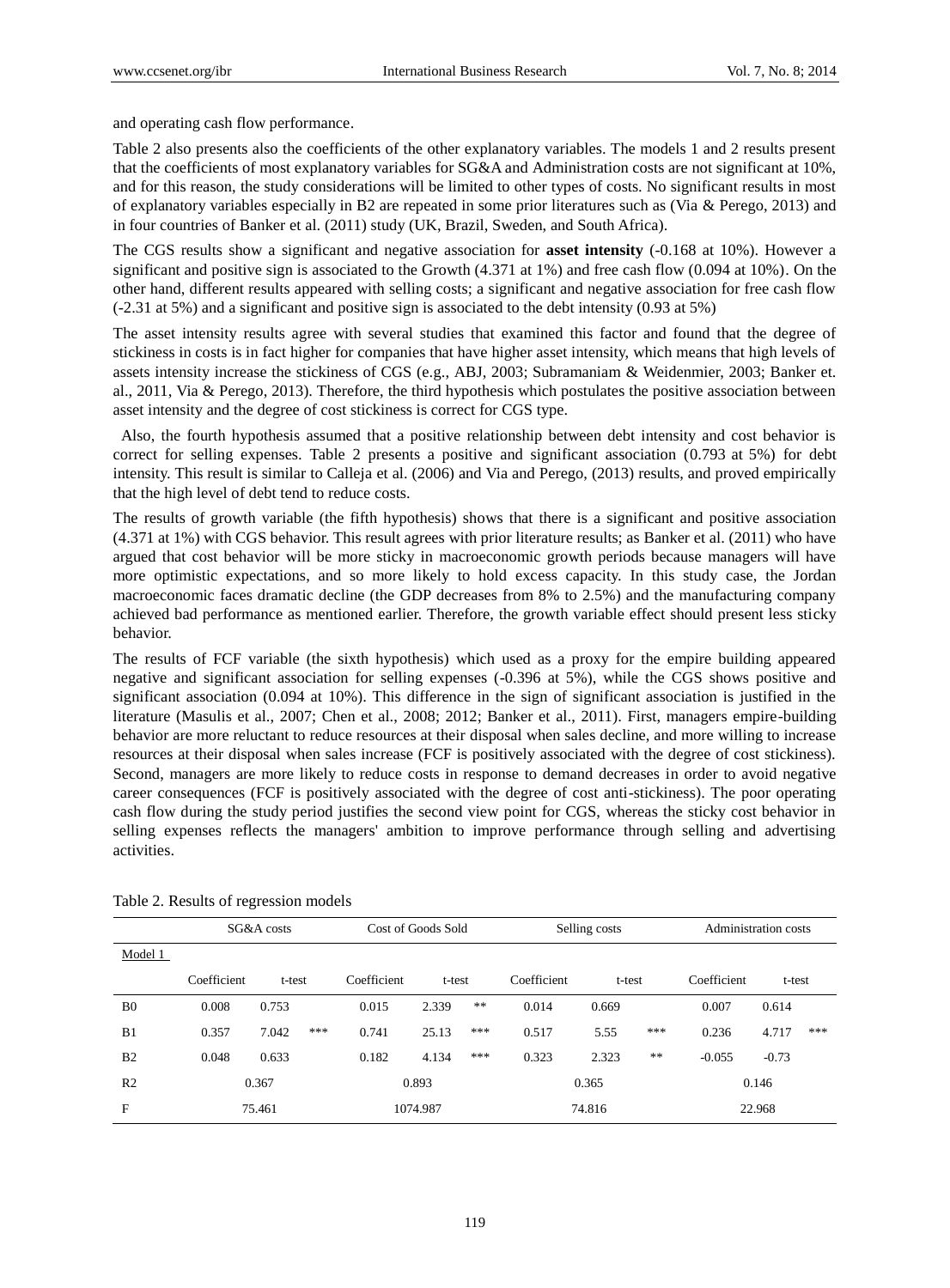| Model 2                          |             |         |     |             |         |        |             |         |            |             |         |     |
|----------------------------------|-------------|---------|-----|-------------|---------|--------|-------------|---------|------------|-------------|---------|-----|
|                                  | Coefficient | t-test  |     | Coefficient | t-test  |        | Coefficient | t-test  |            | Coefficient | t-test  |     |
| B <sub>0</sub>                   | 0.011       | 0.889   |     | 0.017       | 2.387   | **     | $-0.003$    | $-0.14$ |            | 0.018       | 1.526   |     |
| B1                               | 0.352       | 6.789   | *** | 0.738       | 25.12   | ***    | 0.549       | 5.881   | ***        | 0.214       | 4.223   | *** |
| B <sub>2</sub>                   | 0.078       | 0.529   |     | 0.143       | 1.725   | $\ast$ | 0.001       | 0.004   |            | 0.202       | 1.411   |     |
| <b>B3</b> Asset<br>intensity     | $-0.215$    | $-1.23$ |     | $-0.168$    | $-1.7$  | $\ast$ | $-0.302$    | $-0.96$ |            | $-0.227$    | $-1.33$ |     |
| B <sub>4</sub> Debt<br>intensity | 0.219       | 1.1     |     | 0.058       | 0.515   |        | 0.793       | 2.204   | $\ast\ast$ | 0.055       | 0.281   |     |
| <b>B5</b> Free<br>Cash Flow      | $-0.049$    | $-0.52$ |     | 0.094       | 1.748   | $*$    | $-0.396$    | $-2.31$ | **         | 0.08        | 0.855   |     |
| <b>B6</b> Growth                 | 1.678       | 0.748   |     | 4.371       | 3.437   | ***    | $-0.556$    | $-0.14$ |            | 1.347       | 0.614   |     |
| R <sub>2</sub>                   | 0.379       |         |     | 0.898       |         |        | 0.386       |         |            | 0.162       |         |     |
| F                                | 25.496      |         |     |             | 378.609 |        | 27.979      |         |            | 9.253       |         |     |

\*, \*\*, \*\*\* indicate significance at 10%, 5%, and 1% respectively.

#### **6. Conclusion**

This study investigates whether Jordanian Manufacturing Companies demonstrate sticky or anti-sticky cost behavior. Also, the study examines the effect of some explanatory factors on cost stickiness in Jordan. These factors are asset intensity, debt intensity, free cash flow and growth.

The study finds anti-sticky cost behavior for CGS and selling expenses, while the cost behavior for SG&A and Administration costs are found to be symmetric, exhibiting neither stickiness nor anti-stickiness. This aligns with the argument that the degree of cost stickiness varies systematically across different cost accounts, firms, industries and countries, including the possibility of no stickiness or anti-stickiness.

The CGS model shows higher degree of stickiness for companies that have higher asset intensity, and less degree of stickiness for FCF, since managers are more likely to reduce costs in response to demand decreases in order to avoid negative career consequences. Also, less degree of stickiness is found for growth in the GDP declining period (pessimistic period) as in the case of Jordan.

On the other hand, selling expenses model shows higher degree of stickiness for FCF which reflects the managers' ambition to improve performance through selling and advertising activities, and a less degree of stickiness is found for debt intensity to reduce interest cost in the case of high level of debt.

This study is subject to some limitations. First, the study is applied on manufacturing companies; it is difficult to generalize the results of this sector to others because of their different cost structure and business approach. Second, the five years study data is related to recession period in Jordan economy; the cost behavior could be different in other periods. Third, the study only examined a limited number of variables (the most variables repeated in the literature), it is unclear how other explanatory factors might influence cost asymmetry.

#### **Acknowledgements**

This study is funded by a research grant from Arab Open University, Amman, Jordan.

#### **References**

- Anderson, M., Banker, R., & Janakiraman, S. (2003). Are selling, general, and administrative costs "sticky"? *Journal of Accounting Research, 41*(1), 47–63. http://dx.doi.org/10.1111/1475-679X.00095
- Anderson, M., Banker, R., Chen, L., & Janakiraman, S. (2004). *Sticky Costs at Service Firms*. Working Paper, University of Texas, Dallas.
- Anderson, S. W., & Lanen, W. N. (2009). *Understanding cost management: What can we learn from the empirical evidence on sticky costs*? Working paper, Rice University and University of Michigan. http://dx.doi.org/10.2139/ssrn.975135
- Anderson, S. W., & Widener, S. K. (2006). Doing Quantitative Field Studies in Management Accounting. *Handbook of Management Accounting Research, 1*. Oxford: Elsevier. http://dx.doi.org/10.2139/ssrn.833124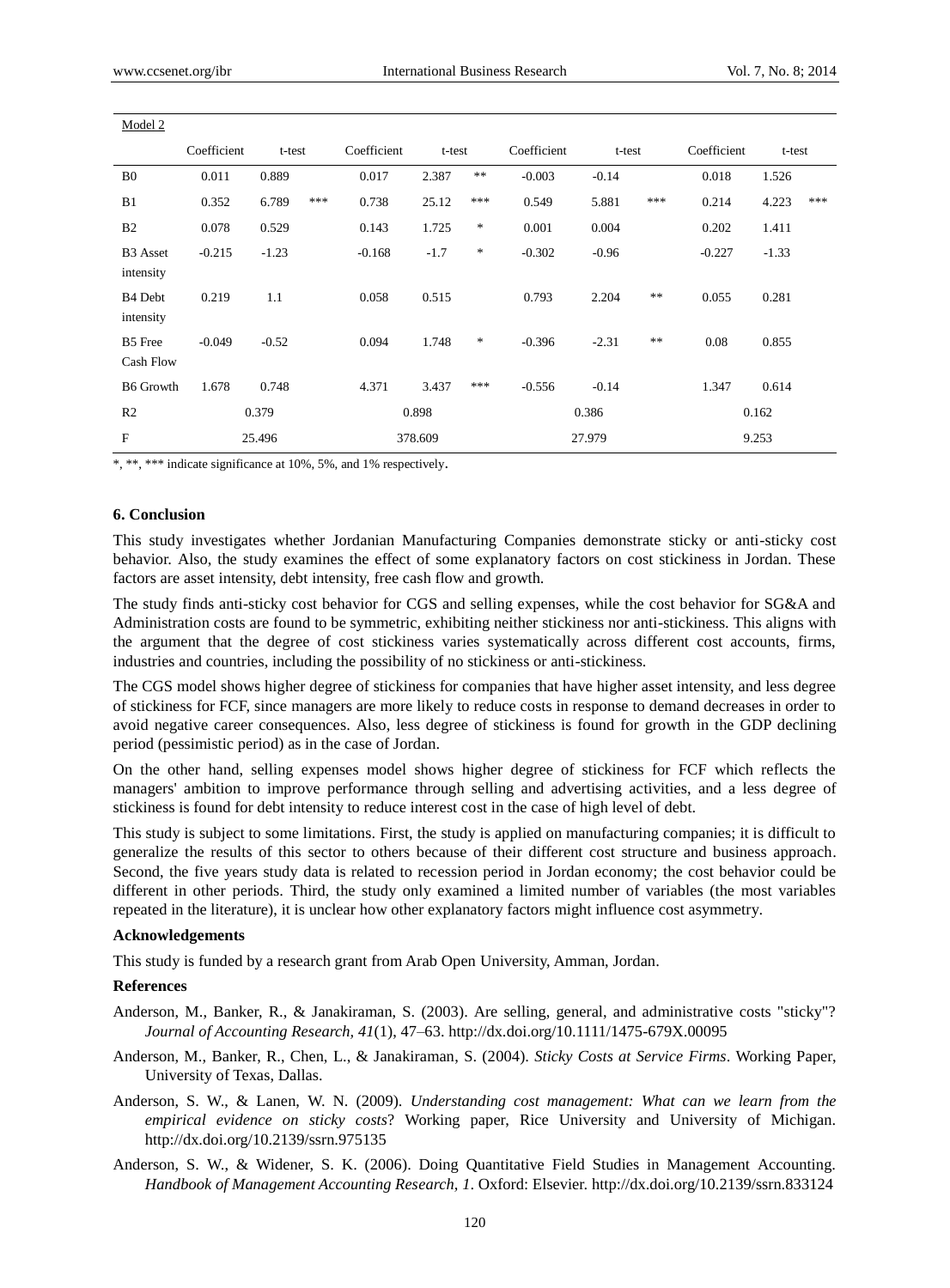- Balakrishnan, R., & Gruca, T. (2008). Cost stickiness and core competency: A note. *Contemporary Accounting Research, 25*(4), 993–1006. http://dx.doi.org/ 10.1506/car.25.4.2
- Balakrishnan, R., Labro, E., & Soderstrom, N. (2010). *Cost structure and sticky costs*. Working paper, The University of Iowa, University of North Carolina, and University of Colorado. http://dx.doi.org/10.2139/ssrn.1562726
- Balakrishnan, R., Peterson, M., & Soderstrom, N. (2004). Does capacity utilization affect the "stickiness" of cost? *Journal of Accounting, Auditing and Finance, 19*(3), 283–299. http://dx.doi.org/10.1177/0148558X0401900303
- Balakrishnan, R., Soderstrom, N., & West, T. (2007). Spending Patterns with Lapsing Budgets: Evidence from US Army Hospitals. *Journal of Management Accounting Research, 19*, 1–24. http://dx.doi.org/10.2308/jmar.2007.19.1.1
- Ball, R., & Shivakumar, L. (2005). Earnings quality in UK private firms: comparative loss recognition timeliness, *Journal of Accounting and Economics, 39*(1), 83–128. http://dx.doi.org/ 10.1016/j.jacceco.2004.04.001
- Banker, R. D., & Chen, L. (2006). *Labor market characteristics and cross-country difference s in cost stickiness*. Working paper, Georgia State University. http://dx.doi.org/10.2139/ssrn.921419
- Banker, R. D., Ciftci, M., & Mashruwala, R. (2010). *Managerial optimism, prior period sales changes, and sticky cost behavior.* Working paper. Temple University and University of Illinois. http://dx.doi.org/10.2139/ssrn.1599284
- Banker, R., Byzalov, D., & Plehn-Dujowich, J. M. (2011). *Sticky cost behavior: Theory and evidence*. Working paper, Temple University. http://dx.doi.org/10.2139/ssrn.1659493
- Beaver, W., & Ryan, S. (2005). Conditional and unconditional conservatism: concepts and modeling. *Review of Accounting Studies, 10*(2/3), 269–309. http://dx.doi.org/10.1007/s11142-005-1532-6
- Calleja, K., Steliaros, M., & Thomas, D. (2006). A note on cost stickiness: Some international comparisons. *Management Accounting Research, 17*, 127–140. http://dx.doi.org/ 10.1016/j.mar.2006.02.001
- Cannon, J. N. (2011). *Determinants of 'Sticky Costs': An Analysis of Cost Behavior using United States Air Transportation Industry Data.* AAA 2012 Management Accounting Section (MAS) Meeting Paper. http://dx.doi.org/10.2139/ssrn.1895615
- Chen, C. H., Lu, H., & Sougiannis, T. (2008). *Managerial empire building, corporate governance, and the asymmetrical behavior of selling, general, and administrative costs.* AAA 2008 Financial Accounting and Reporting Section (FARS) Paper; (CAAA) 2008 Annual Conference Paper. http://dx.doi.org/10.2139/ssrn.1014088
- Chen, C. X., Lu, H., & Sougiannis, T. (2012). The agency problem, corporate governance, and the asymmetrical behavior of selling, general, and administrative costs, *Contemporary Accounting Research, 29*(1), 252–282. http://dx.doi.org/10.1111/j.1911-3846.2011.01094.x
- Cooper, R., & Haltiwanger, J. (2006). On the nature of capital adjustment costs. *Review of Economic Studies, 73*, 611–633. http://dx.doi.org/10.3386/w7925
- Cooper, R., & Kaplan, R. (1998). *The design of cost management systems: text, cases, and readings*. Upper Saddle River, NJ: Prentice-Hall.
- Dierynck, B., & Renders, A. (2009). *Earnings management incentives and the asymmetric behavior of labor costs*. Working paper, Tilburg University. http://dx.doi.org/10.2139/ssrn.1441250
- Field, A. (2001). *Discovering statistics using SPSS for Windows, advanced techniques for the beginner*. London, Sage.
- Goux D., Maurin, E., & Pauchet, M. (2001). Fixed-term contracts and the dynamics of labour demand. *European Economic Review, 45*, 533–552. http://dx.doi.org/10.1016/S0014-2921(00)00061-1
- He, D., Teruya, J., & Shimizu, T. (2010). Sticky Selling, General, and Administrative Cost Behavior and its Changes in Japan. *Global Journal of Business Research, 4*(4), 1–10. Retrieved from http://ssrn.com/abstract=1871276
- Homburg, C., & Nasev, J. (2008). *How timely are Earnings when Costs are Sticky? Implications for the Link between Conditional Conservatism and Cost Stickiness.* AAA 2009 Management Accounting Section (MAS) Meeting Paper. http://dx.doi.org/10.2139/ssrn.1187082